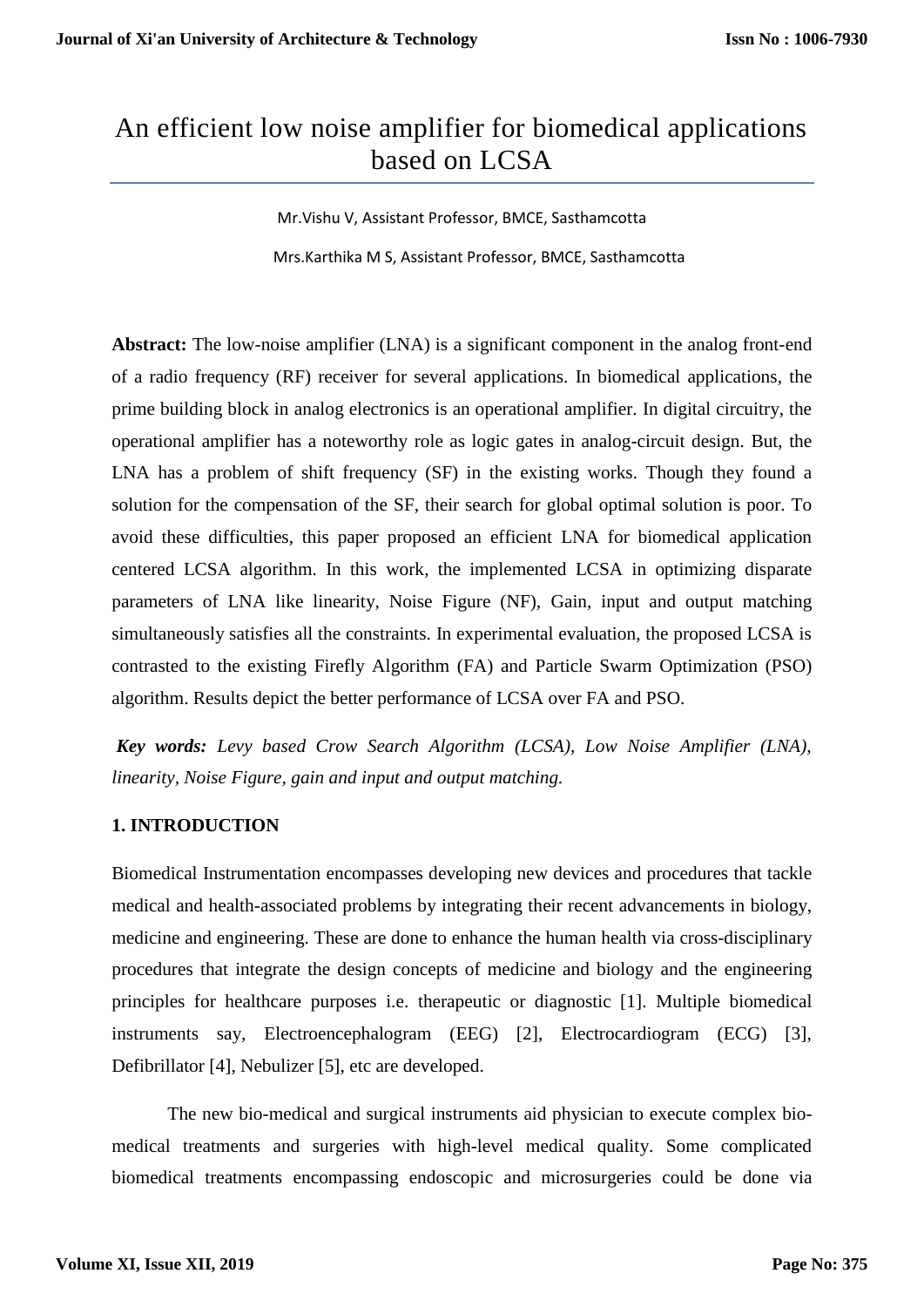accurately controlled bio-medical instruments [6]. Since then, EEG has been broadly utilized for examining disparate neurological scenarios. As EEG recordings remain the widespread, inexpensive and non-invasive technologies with adequate temporal resolution and it is relevant for continual monitoring, the EEG recording systems has a noteworthy role in brain study, specifically in diagnosis of brain diseases like epilepsy, abnormal behaviour and sleeping disorder [7].

A biomedical instrumentation system comprises amplifier, transducer, and associated signal conditioning circuit. In amplifier, the LNA contains the SF problem. The utmost sensitive element in a system is the input signals, namely body temperature, blood pressure, heart beat rate or pulse [8]. Those signals are attained and transmuted into voltage signal with the amplitude of several millivolts. As the voltage signal is extremely low and vulnerable to noise, the amplifier amplifies signals to a significant value for signal processing [9]. Rapid advancement in multiple key science areas encompassing material sciences, artificial intelligence, software innovations, micro-circuitry design, digital electronic sensors design, and even electronic systems integration has inspired the development of electronic sensor technologies appropriate for diverse areas of human activities [10].

The remaining sections: Section 2 reviews the associated work regarding the proposed method. Section 3 presents a brief discussion about the proposed work. Section 4 analyzes the experimental outcomes. Finally, section 5 infers the paper.

#### **2. RELATED WORK**

*al.* [11] put forward a biasing optimized LNA for the analog front-end circuitry in brainmachine interface. In this approach, the current density, gate over-drive voltage, and transconductance efficiency  $g_m/I_D$  were utilized for transistor optimum biasing. The optimized over-drive voltage of the transistor was about 100-mV, which was inferred from the analysis of the trade-off amongst the gain, NF, efficiency and speed. LNS modeled with this technique evinced good performance.

Yali Su and Xuan Liu [12] presented a low noise pre-amplifier utilized for bio-medical signal acquisition. A "T-type feedback" operational amplifier topology structure was utilized centered on the conventional "AC coupling-capacitor feedback". The attained amplifier constructed in SMIC 0.18 um standard CMOS, processes signals (0.2/25Hz -10kHz) with 0.96uVrms input-referred noise and  $18.54$ uW power dissipation while occupying 0.065mm<sup>2</sup>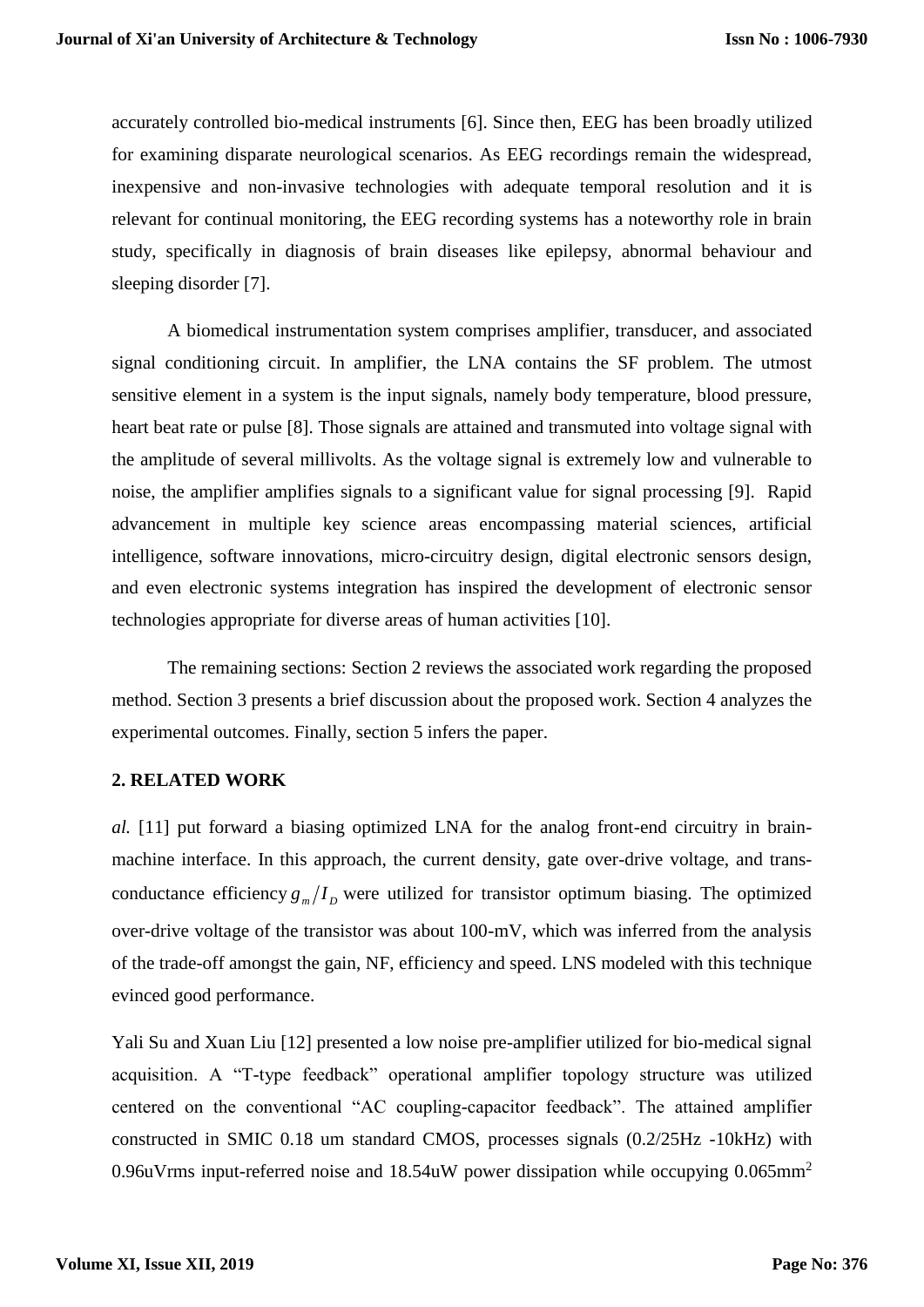of chip area. The simulation outcomes evinced that the preamplifier has proper bandwidth and gain, small chip area consumption and input-referred noise. It was appropriate for the applications in low noise, low power, and higher integration circuits utilized for biomedical signal acquisition.

EhsanKargaran*et al.* [13] recommended an ultra-low-voltage ultra-low-power LNA centered on boosting approach. The LNA was modelled utilizing 40nm CMOS technology and features a 14dB voltage gain, −8.6dBm IIP3 and 5.2dB NF. The performance was similar to a previous work, but with the minimal supply voltage lessened by a factor of 4x. The LNA was appropriate for wire-less medical body-area networks where the power budget was highly diminished.

Angelos Papadimitriou and Matthias Bucher [14] developed a framework for multi-objective RF- LNA optimization utilizing an analytical design of the MOS transistor along with the genetic computation. The LNA component values were initially extracted centered on the analytical design. A 5GHz common source LNA with the inductive degeneration was designed centered on the optimization and design approach. Lastly, the optimization procedure was also elucidated on disparate topologies including the common gate structures or cascode, as well as multi-level distributed and resistive shunt feed-back amplifiers.

David H. K. Hoe and Xiaoyu Jin [15] put forward the design of RF- LNAs centered on the GP (Geometric Programming) optimization approach. Short channel effects namely velocity saturation as well as channel-length modulation effects were also counted for in the optimization procedure. The method was employed to the inductive source de-generated common source amplifiers at the 90nm and 180nm technology nodes. The optimization outcomes were tested by contrasting to the numerical simulations utilizing Agilent's Advanced Design Systems (ADS) software.

## **3. PROPOSED METHODOLOGY**

Bio medical signals have weak amplitude and low frequency, for example, the frequency of EEG signals is in a range of 0.1 to 100Hz while the amplitude is from 1 to 160μVpp. Thus, the signals are amplified first. The biomedical electronics detecting system is shown in Figure 2, which consists of electrodes, Amplifier (amp), Low Pass Filter (LPF), Sample and Hold (S/H) and Analog to Digital Converter (ADC). In this, the amplifier is the important building block. But in the LNA, the shift of the frequency is one of the problems.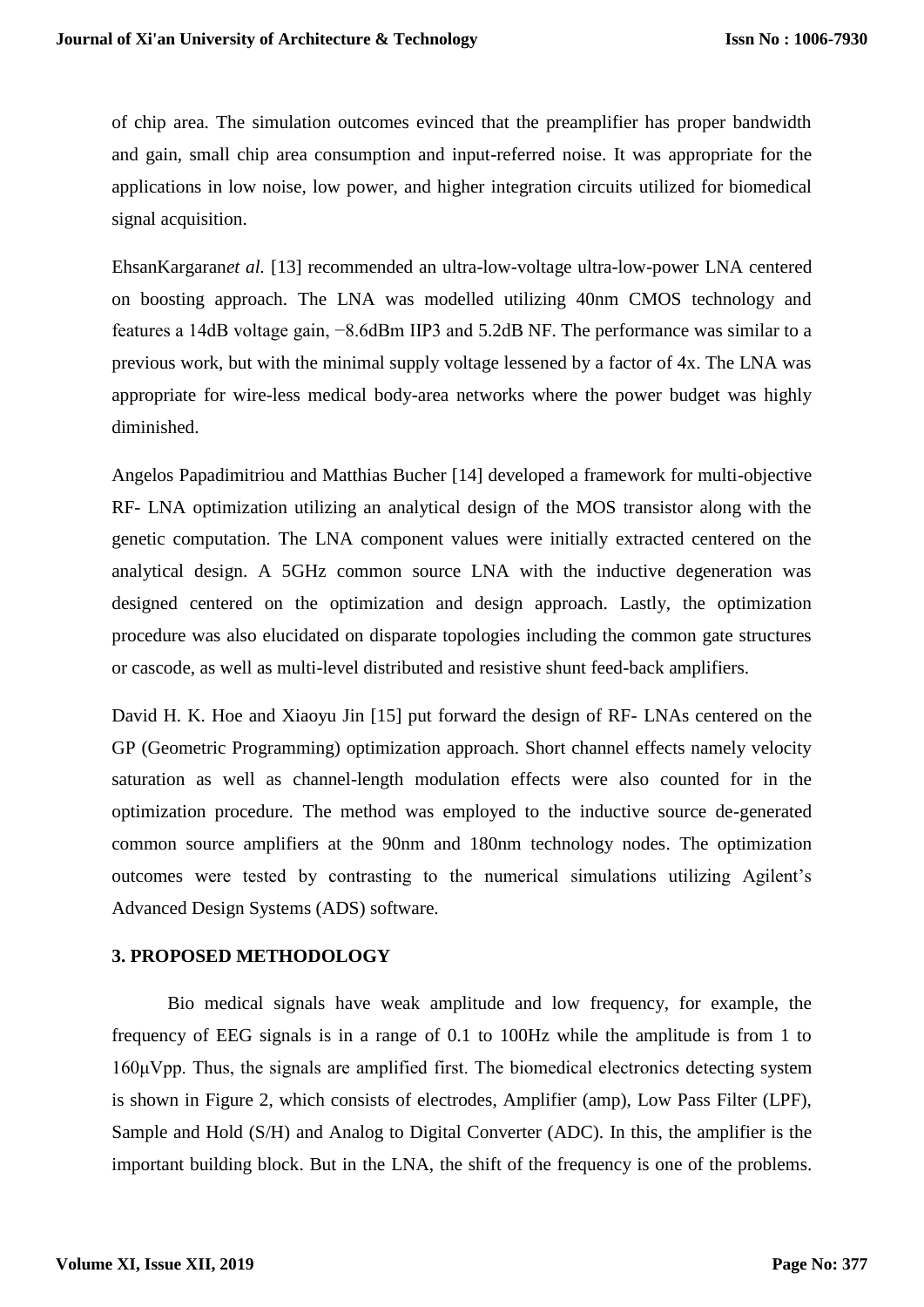To compensate this problem, this proposed methodology used Levy based Crow Search Algorithm (LCSA). The proposed LNA design and their frequency compensation using LCSA are explained in the below subsection.



**Figure 1:** Biomedical electronics detecting system

# **3.1 LNA Design**

The LNA is designed for 4.5 GHz whose simplified circuit is shown in Figure 2. The circuit consists of three inductors which are all on-chip spiral inductors and they are gate inductor  $J<sub>g</sub>$ , source inductor  $J<sub>s</sub>$  and drain inductor  $J<sub>d</sub>$ , respectively. Roles contributed by the mention inductors in the designed LNA are (i)  $J<sub>g</sub>$  helps in turning out the effect of the input capacitance (ii) performance of  $J<sub>s</sub>$  help in achieving the input matching and (iii) gain of the LNA is improved with the use of  $J_d$  and also it is implemented to get output resonance with output capacitance. *N*1 and *N2* are the input and Cascoding device, respectively. The main role of Cascoding device is to provide isolation between tuned output and tuned input. For, biasing circuit *N*3 and R1 are employed where they form the current mirror Ellinger.

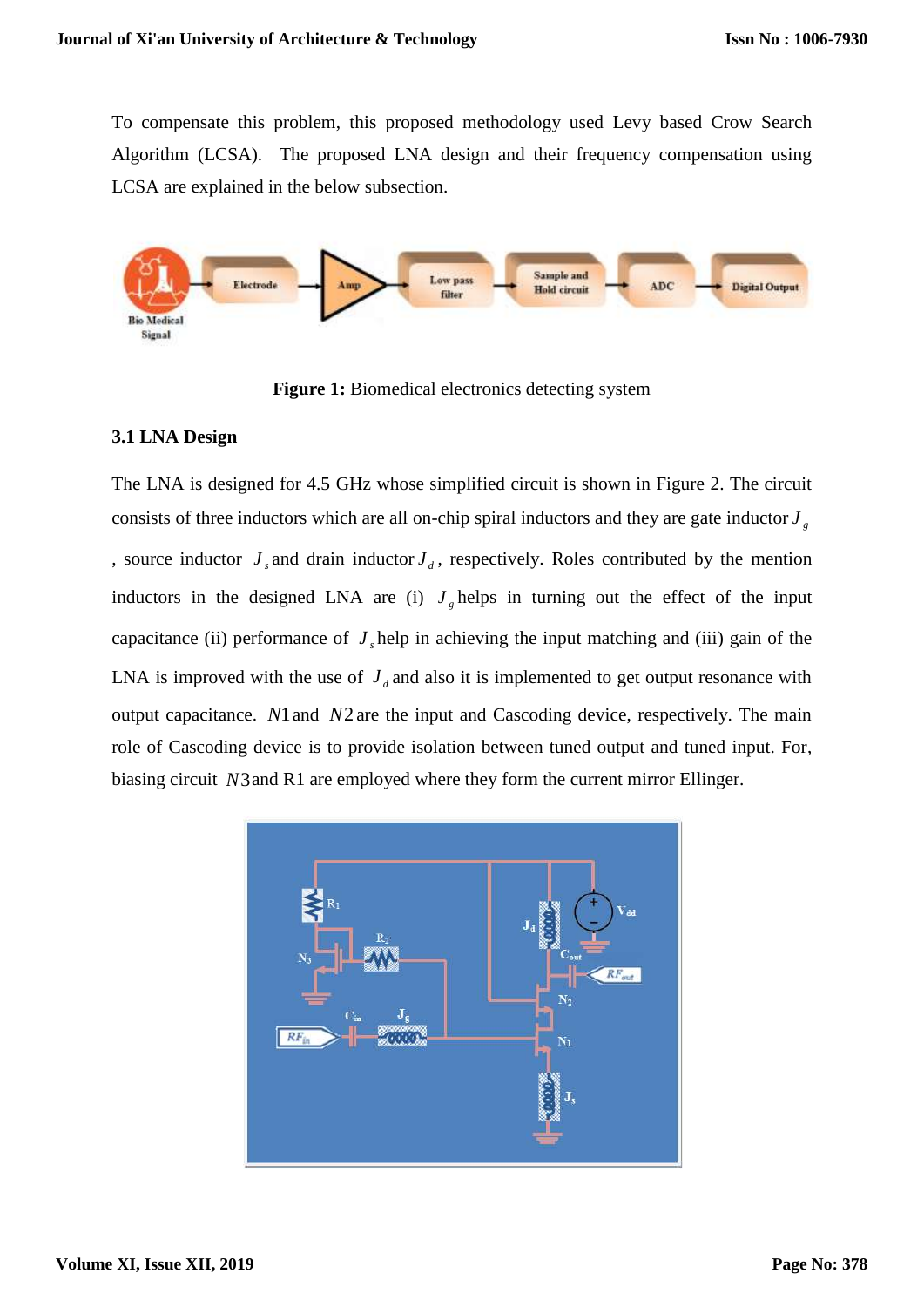#### **Figure 2:** LNA design

The most crucial part of a LNA design is that there exist a trade-off between various parameters of LNA like Gain, linearity, and NF. High linearity requires higher current draw, while lowest possible NF is usually achieved at lower current levels. This proposed methodology optimizes inductive source degeneration LNA's structures considering the NF, linearity, Gain and matching by assigning the suitable weights (i.e) compensating the shift of the frequency. The LCSA is explained in the below section.

#### **3.2 Levy Crow Search Algorithm (LCSA)**

The Crow search algorithm is inspired on the intelligence behavior of crows. The CSA has demonstrated its potential to find the optimum solution for certain search spaces configurations. However, its convergence is not guaranteed due to the ineffective exploration of its search strategy. Under this condition, its search strategy presents great difficulties when it faces high multi-modal formulations. To overcome such difficulties, this proposed method uses the LCSA. The improvement is done by adding Levy fight (LF) for performing random movement. In LFs, the step size is controlled by a heavy-tailed probability distribution usually known as Lévy distribution. The LFs are more efficient exploring the search space than the uniform random distribution.

The CSA evolutionary process emulates the behavior conducted by crows of hiding and recovering the extra food. As an algorithm based on population, the size of the flock is conformed by  $M$  individuals (crows) which are of n-dimensional with  $n$  as the problem dimension. The position  $C_{i,k}$  of the crow z in certain iteration k is described in Equation (1) and represents a possible solution for the problem:

$$
C_{i,k} = \left[c_{i,k}^1, c_{i,k}^2, \dots, c_{i,k}^n\right] \quad i = 1, 2, \dots, N; \quad k = 1, 2, \dots, \text{max} \quad \text{Iter}
$$
 (1)

Where, max *Iter* indicates the maximum of iterations in the process. Each crow (individual) is assumed to have the capability of remembering the best visited location  $L_{i,k}$  to hide food until the current iteration Equation (2):

$$
L_{g,k} = \left[ l_{z,k}^1, l_{z,k}^2, \dots, l_{z,k}^n \right]
$$
 (2)

The position of each is modified according to two behaviors: Pursuit and evasion.

#### **Volume XI, Issue XII, 2019**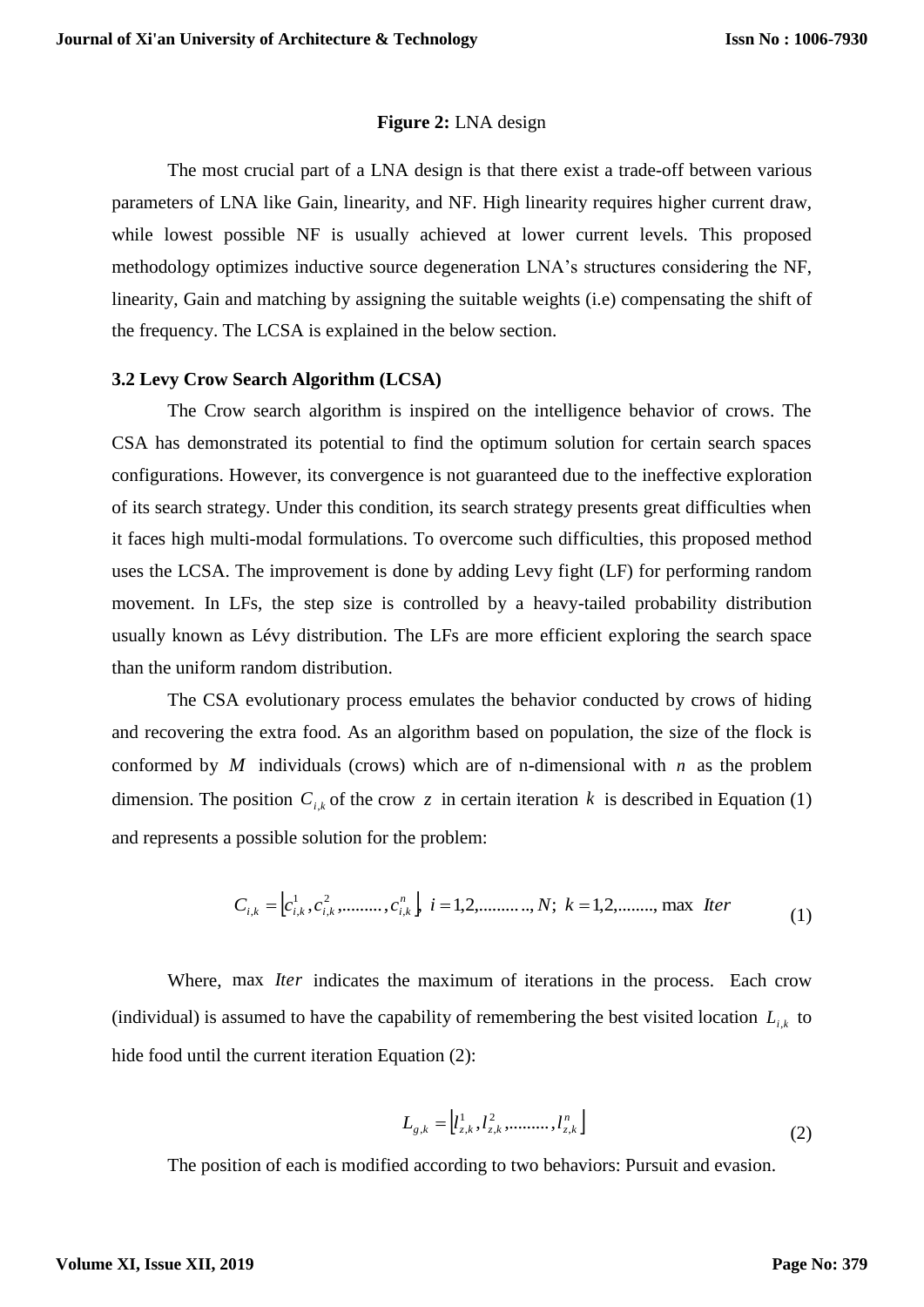*Pursuit:* A crow h follows crow z with the purpose to discover its hidden place. The crow z does not notice the presence of the other crow, as consequence the purpose of crow h is achieve.

**Evasion:** The crow z knows about the presence of crow h and in order to protect its food, crow *z* intentionally takes a random trajectory. This behavior is simulated in Crow Search Algorithm (CSA) through the implementation of a random movement. In this proposed method, the random movement is done by using LF method.

The type of behavior considered by each crow  $z$  is determined by an awareness probability (AP). Therefore, a random value  $a_z$  uniformly distributed between 0 and 1 is sampled. Levy flights essentially provide a random walk, the random steps of which are drawn from a Levy distribution for large steps:

$$
a_z = L \, \text{evy} \sim t^{-\lambda}, \left(1 < \lambda \le 3\right) \tag{3}
$$

If  $a_z$  is greater than equal to AP behaviour, 1 is applied, otherwise situation two is chosen. This operation can be summarized in the following model:

$$
C_{z,k+1} = \begin{cases} C_{z,k} + a_z \cdot D_{z,k} \cdot (L_{h,k} - C_{z,k}) & a_z \ge AP \\ random & otherwise \end{cases}
$$
 (4)

The flight length  $D_{z,k}$  parameter indicates the magnitude of movement from crow  $C_{z,k}$ towards the best position  $C_{h,k}$  of crow h, the  $a_z$  is a random number with uniform distribution in the range [0, 1].

Once the crows are modified, their position is evaluated and the memory vector is updated as follows:

$$
C_{z,k+1} = \begin{cases} O(C_{z,k+1}) & O(C_{z,k+1}) < O(L_{z,k}) \\ L_{z,k} & otherwise \end{cases}
$$
(5)

Where the  $O(.)$  represents the objective function to be minimized. Pseudo code for the proposed LCSA algorithm is shown in Figure 3,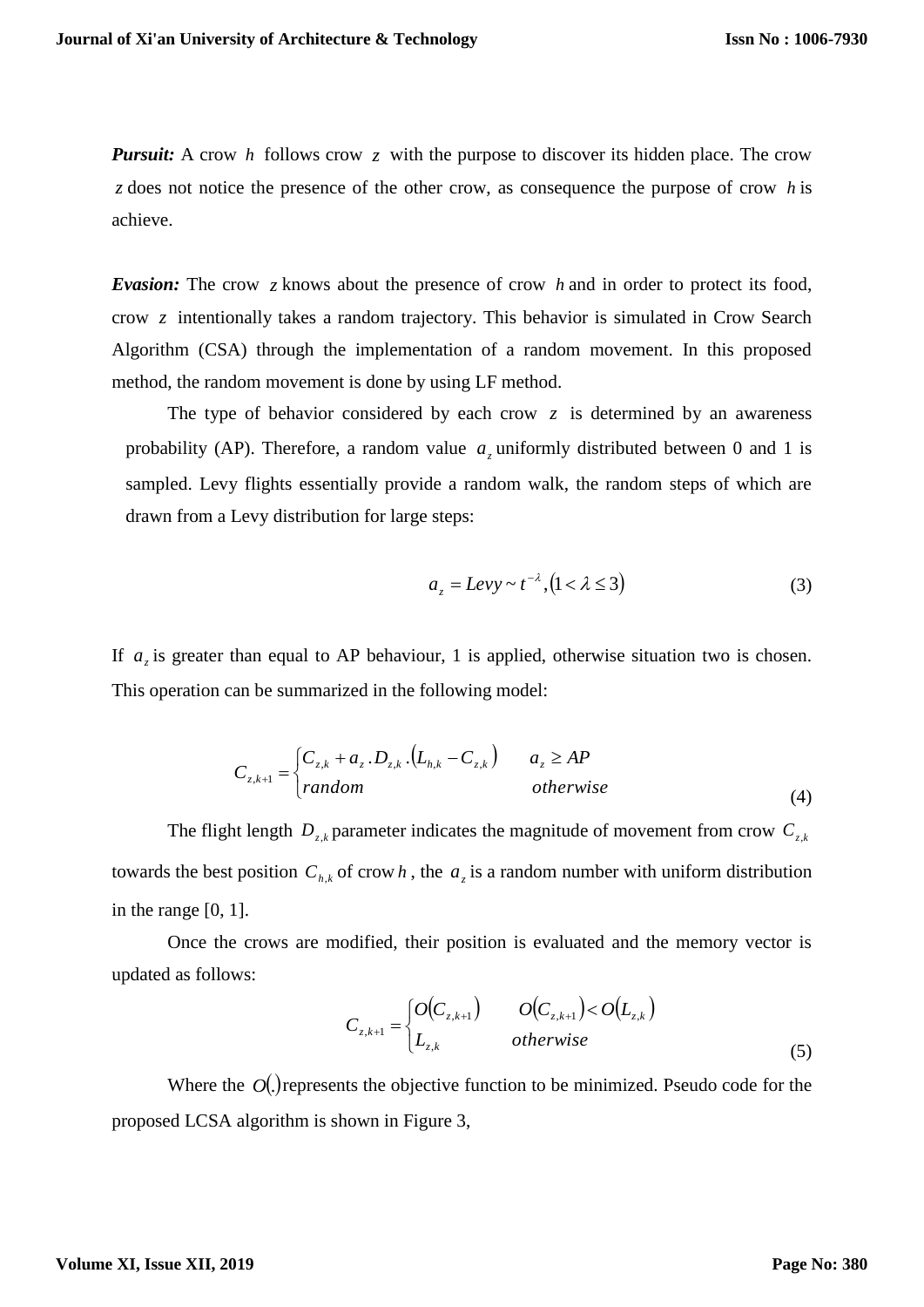| Input: Various parameter of LNA                                                                      |
|------------------------------------------------------------------------------------------------------|
| <b>Output:</b> Compensate shift frequency                                                            |
| <b>Begin</b>                                                                                         |
| <b>Randomly</b> initialize the position of a flock of M crows in the search space                    |
| <b>Evaluate</b> the position of the crows                                                            |
| Initialize the memory of each crow                                                                   |
| While $Iter < iter_{\text{max}}$                                                                     |
| for $i=1:M$                                                                                          |
| Randomly choose one of the crows to follow                                                           |
| Define AP                                                                                            |
| <b>If</b> $a_z \geq AP^{\lambda$ , iter                                                              |
| $C_{\text{stat}} = C_{\text{est}} + a_{\text{est}} D_{\text{est}} (L_{\text{est}} - C_{\text{est}})$ |
| else                                                                                                 |
| $C_{z,k+1} = a$ random position of search space                                                      |
| end if                                                                                               |
| end for                                                                                              |
| <b>Check</b> the feasibility of new positions                                                        |
| <b>Evaluate</b> the new position of the crows                                                        |
| <b>Update the memory of crows</b>                                                                    |
| end while                                                                                            |
| End                                                                                                  |

**Figure 3:** Pseudo code for proposed LCSA algorithm

### **4. RESULT AND DISCUSSION**

In this section, the performance of the proposed system is analyzed. The proposed optimized LNA using LCSA for biomedical application is employed in the working platform of MATLAB/Simulink. In the present work, 5 objectives of LNA are optimized simultaneously by converting them into single objective function. Results are also compared with the existing FA and PSO algorithm.

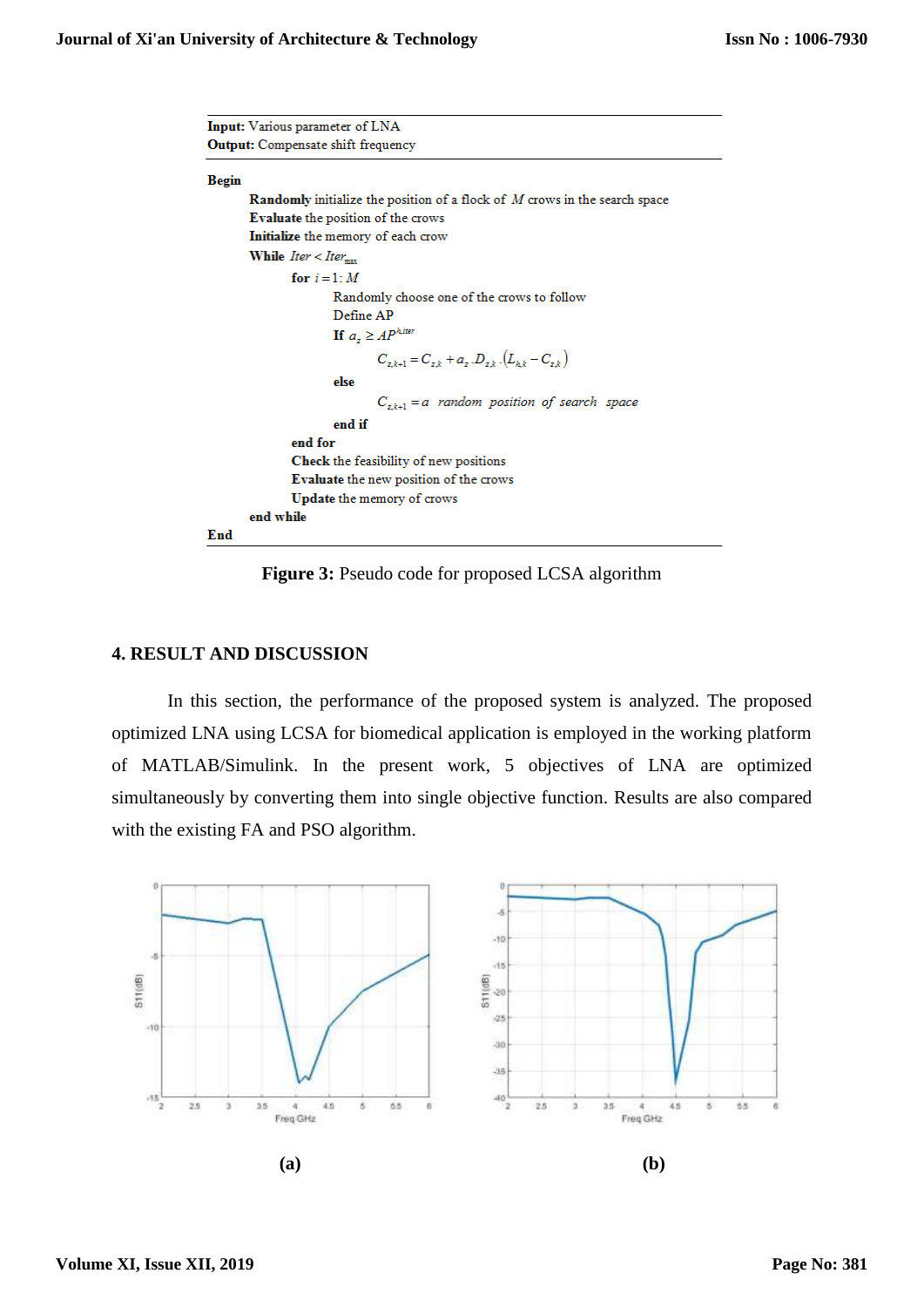**Figure 4:**  $S_{11}(dB)$  in the present of parameter variations (a) without applying LCSA and (b) with applying LCSA



**Figure 5:**  $A_{\nu}(dB)$  in the present of parameter variations (a) without applying LCSA and (b) with applying LCSA



**Figure 6:** NF(dB) in the present of parameter variation (a) without applying LCSA and (b) with applying LCSA

Figure 4 shows the input return loss  $(S_{11})$  with parameter variations. In Figure 4(a) the output is not optimum at the desired frequency of 4.5 GHz, but by the LCSA algorithm, as illustrated in Figure 4(b) it is optimum at the desired frequency. Figure 5(a) shows the voltage gain  $(A_v)$  of the proposed LNA with parameter variations.  $A_v$  without applying the LCSA algorithm is 12.45 with variation of  $\pm$  0.4 dB. Figure 5(b) illustrates the voltage gain by using the LCSA algorithm: Using this method, the flat voltage gain with flatness of  $12.5 \pm 0.02$  dB can be attained. Its maximum voltage gain is 12.52 dB at the frequency of 4.5 GHz. The NF of the proposed LNA with exposing in parameter variations is depicted in Figure 6(a). The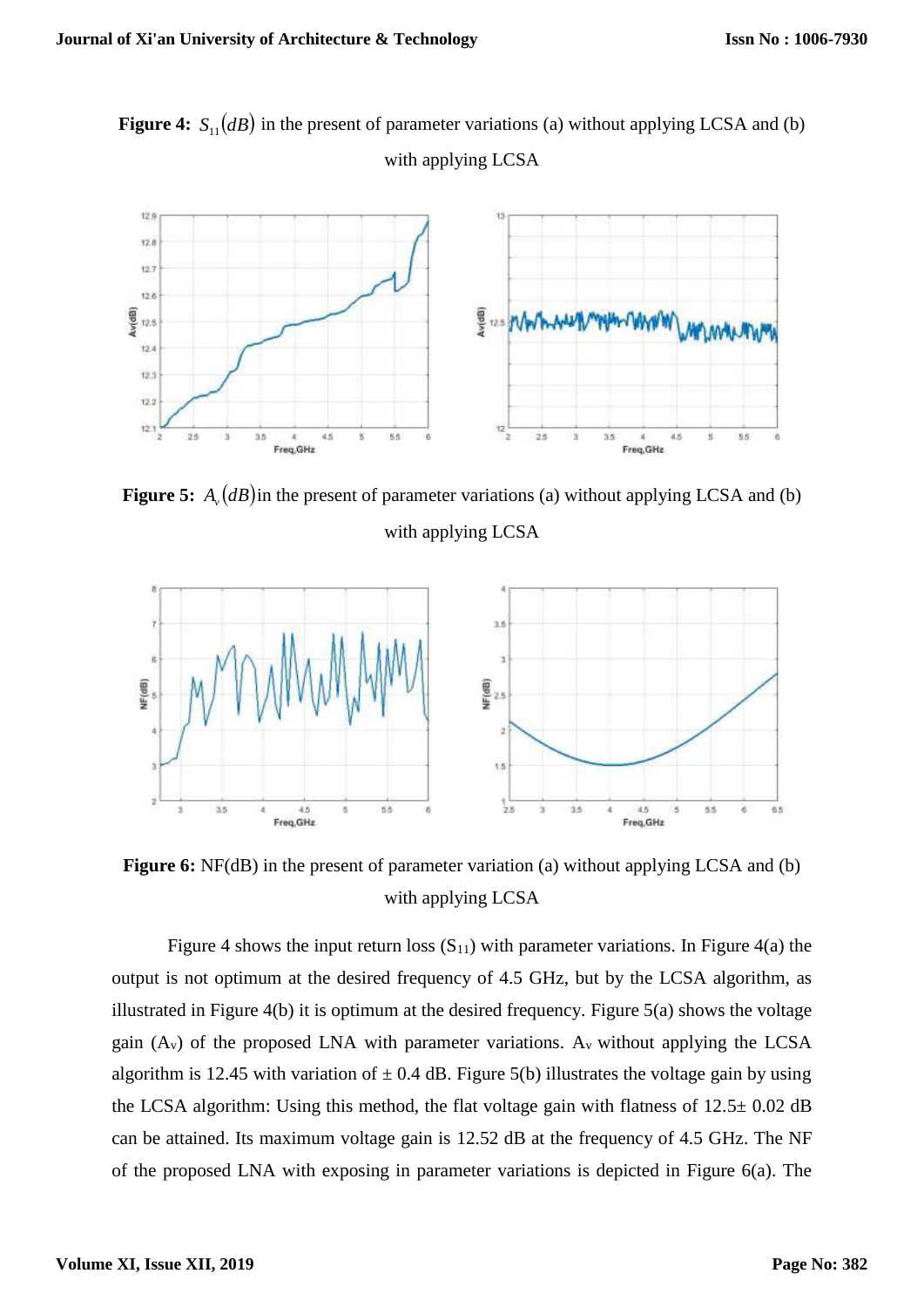NF variation is between 3 and 7.7 dB at the frequency range of 4 to 6 GHz. By applying the LCSA algorithm, minimum NF of 1.8 dB with low changes can be attained, as represented in Figure 6(b).



**Figure 7:** Demonstrate the trial run plot for gain

Figure 7 shows the trial run plot for different algorithms such as proposed LCSA, existing FA and existing PSO algorithm. The trial run ranges from 0 to 50 trial.

## **5. CONCLUSION**

Bio-medical signals are essential for the physicians in diagnosing the medical conditions of patients. Nevertheless, the prime challenge in this process is that a patient is usually connected to the mains-powered instrument, which can reduce the patient's mobility and thereby creates a kind of discomfort. Moreover, this process limits the monitoring time of the patients and consequently affects the diagnosis of the disease. Therefore, there is an increasing need for small-size and low-power acquisition system. The bio-medical signals are normally very weak and they suffer as of the high common mode voltages. The very high quality instrumentation amplifier is necessary to insure excellent diagnosis. Generally, the LNA comprises SF problem. To compensate the SF problem, this paper proposed an LCSA based LNA system. The performance of the proposed system is shown and the proposed system is compared with the existing algorithms namely, PSO and FA. The results proved that the proposed system have better performance than the existing methodologies.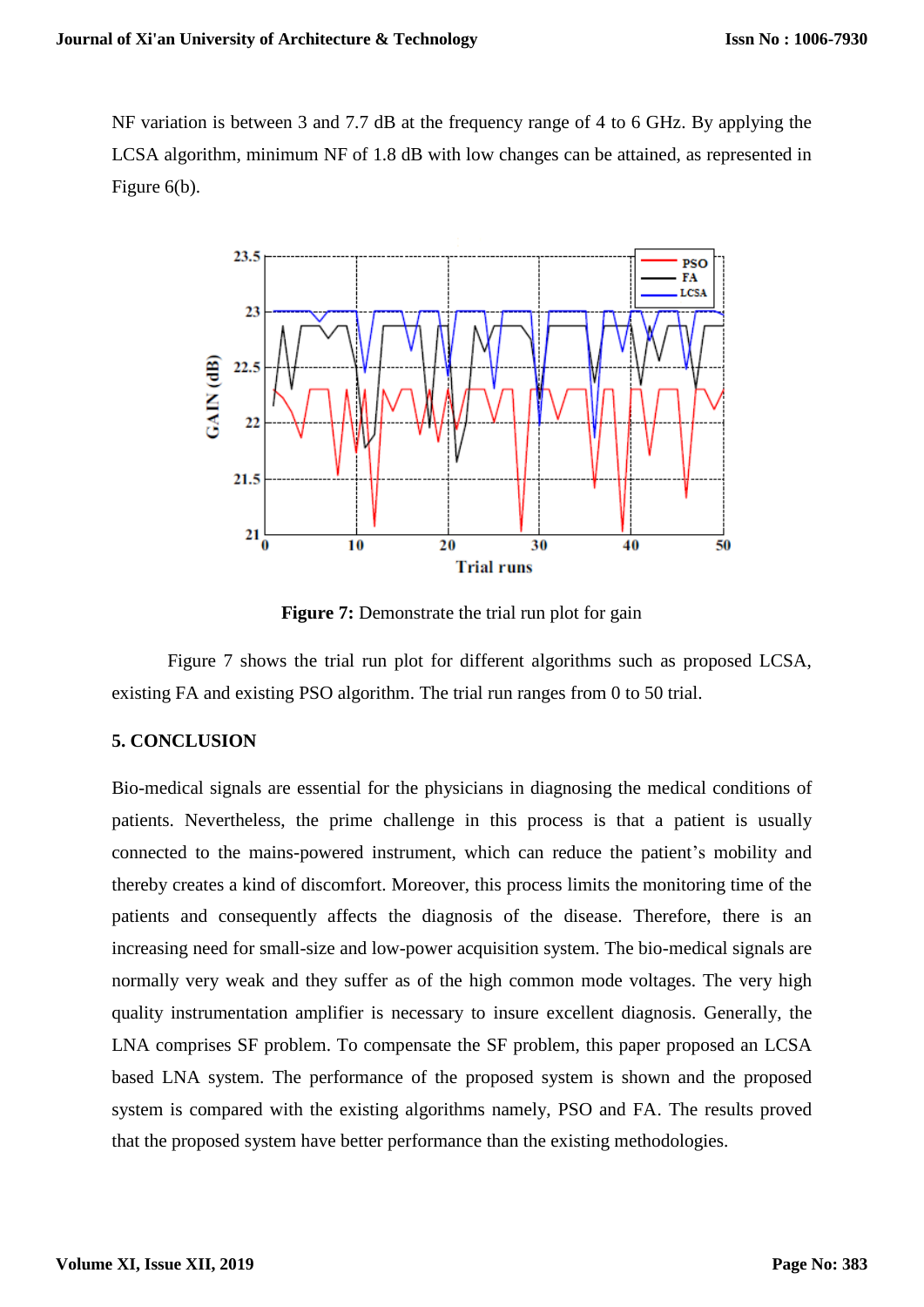## **REFERENCES**

- 1. Angeline Rajathi A., A. AllwynSundar Raj, P. Rajalakshmy, and K. Gerard Joe Nigel, "Review on biomedical instrumentation/biomedical engineering and its various applications", International Journal of Advanced Research in Electrical, Electronics and Instrumentation Engineering, vol.3, no. 3, pp. 7707-7719, 2014.
- 2. Jakab, Andrei, Antti Kulkas, Timo Salpavaara, Pasi Kauppinen, Jarmo Verho, Hannu Heikkilä, and Ville Jäntti, "Novel wireless electroencephalography system with a minimal preparation time for use in emergencies and prehospital care", Biomedical Engineering Online, vol. 13, no. 1, pp. 60, 2014.
- 3. Imad Fakhri Taha Alshaikhli, Sabaa Ahmed Yahya, Irma Pammusu, and Khamis Faraj Alarabi, "A study on the effects of EEG and ECG signals while listening to Qur'an recitation", In The 5th International Conference on Information and Communication Technology for The Muslim World (ICT4M), pp. 1-6, 2014.
- 4. Dondelinger, Robert, "Defibrillators", Biomedical Instrumentation & Technology, vol. 48, no. 2, pp. 131-137, 2014.
- 5. Christopher Hallberg, J., Mary Therese Lysaught, Christopher E. Zmudka, William K. Kopesky, and Lars E. Olson, "Characterization of a human powered nebulizer compressor for resource poor settings", Biomedical Engineering Online, vol. 13, no. 1, pp. 77, 2014.
- 6. Li J, and Hudak R., "Design and development of biomedical and surgical instruments in biomedical applications", In Biomedical Engineering-Technical Applications in Medicine. InTech, 2012.
- 7. Xun Chen, and Z. Jane Wang, "Design and implementation of a wearable, wireless EEG recording system", In 5th International Conference on Bioinformatics and Biomedical Engineering, pp. 1-4, 2011.
- 8. Aida Kamišalić, Iztok Fister, Muhamed Turkanović, and Sašo Karakatič, "Sensors and functionalities of non-invasive wrist-wearable devices: A review", Sensors, vol. 18, no. 6, pp. 1714, 2018.